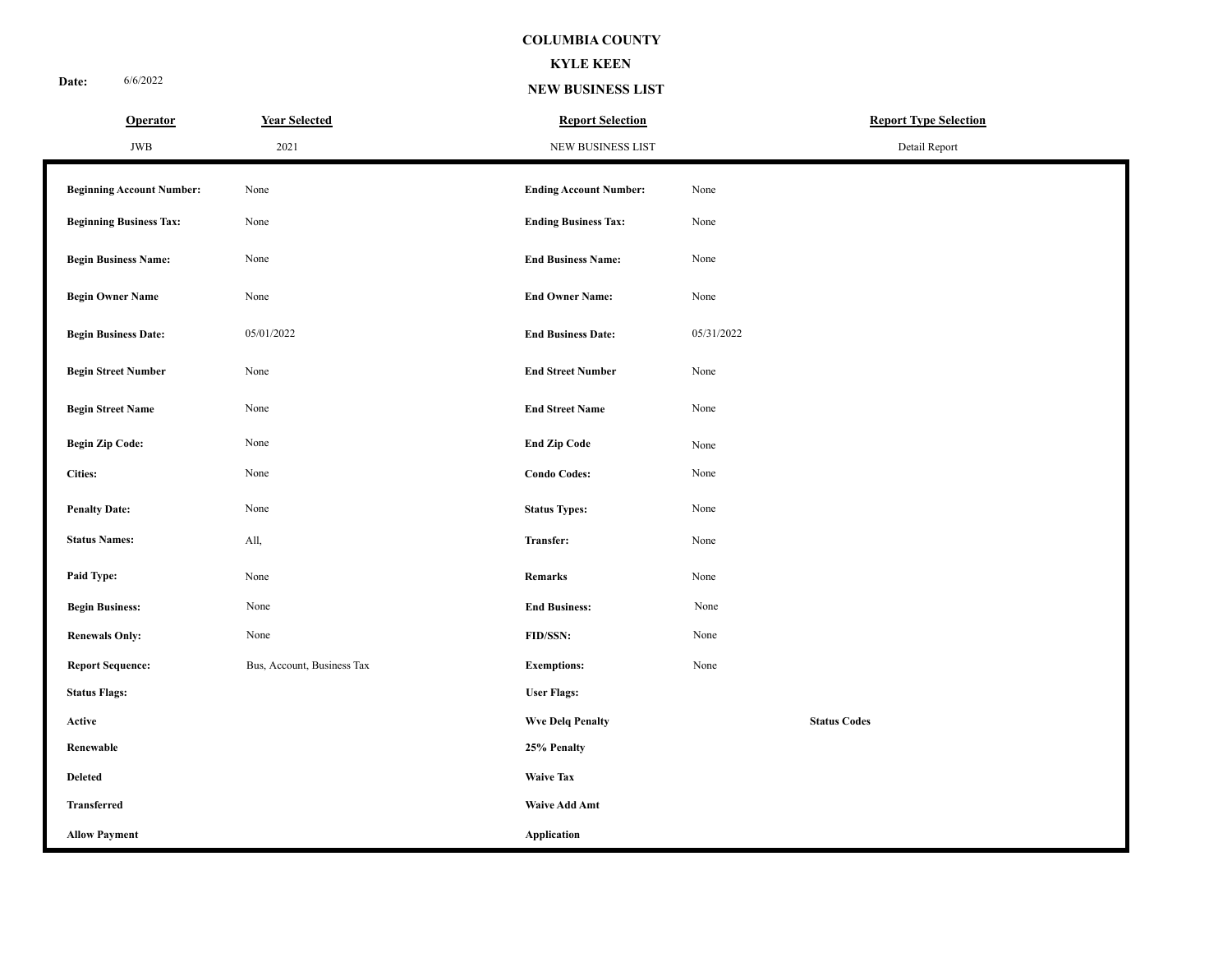| Date:   | 6/6/2022<br><b>NEW BUSINESS LIST</b> |                                                                                                                            |                                                                                                         |                             |                                             | Page 1 of 8                    |               |                     |                           |
|---------|--------------------------------------|----------------------------------------------------------------------------------------------------------------------------|---------------------------------------------------------------------------------------------------------|-----------------------------|---------------------------------------------|--------------------------------|---------------|---------------------|---------------------------|
|         |                                      |                                                                                                                            | Operator:                                                                                               | <b>JWB</b><br>Year:         | 2021                                        |                                | <b>Billed</b> |                     |                           |
|         | <b>Acct /Bus Tax No./FID</b>         | Name & Address                                                                                                             | <b>Transferred/Rmks</b>                                                                                 | <b>Bus Description</b>      | <b>Class</b>                                | Units                          | Tax           |                     | <b>Amount Information</b> |
| 7004100 | 7956                                 | REGISTERS AUTO REPAIR AND ACCESSOR No<br><b>DONALD REGISTER</b><br>207 OUTLAW COUNTRY GLEN<br><b>LAKE CITY</b><br>FL 32024 | <b>NON EXEMPT</b><br><b>ACTIVE ACCOUNT</b><br>05/16/2022<br>Bus Date:<br>05/16/2022<br>Out of Bus Date: | <b>BUSINESS TAX RECEIPT</b> | 600                                         | $\overline{0}$                 | 15.00         | Tax Amt             | 15.00                     |
|         |                                      | Situs: 207 OUTLAW COUNTRY GLEN                                                                                             |                                                                                                         |                             |                                             |                                |               |                     |                           |
|         |                                      | LAKE CITY FL 32024                                                                                                         |                                                                                                         |                             |                                             |                                |               |                     |                           |
|         |                                      |                                                                                                                            |                                                                                                         |                             | Payment Date<br><b>Business Tax Totals:</b> | 05/16/2022<br>$\mathbf{0}$     | 15.00         | Paid Tax<br>Tax Due | 15.00<br>0.00             |
| 7006282 | 12298                                | <b>BUDDY MILLER</b><br><b>BUDDY MILLER</b><br>230 SW SUNFLOWER CT<br><b>FORT WHITE</b><br>FL 32038                         | No<br><b>NON EXEMPT</b><br><b>ACTIVE ACCOUNT</b><br>05/03/2022<br><b>Bus Date:</b>                      | <b>BUSINESS TAX RECEIPT</b> | 600                                         | $\overline{0}$                 | 15.00         | Tax Amt             | 15.00                     |
|         |                                      | Situs: 230 SW SUNFLOWER CT<br>FORT WHITE FL 32038                                                                          |                                                                                                         |                             |                                             |                                |               |                     |                           |
|         |                                      |                                                                                                                            |                                                                                                         |                             | Payment Date                                | 05/03/2022                     |               | Paid Tax            | 15.00                     |
|         |                                      |                                                                                                                            |                                                                                                         |                             | <b>Business Tax Totals:</b>                 | $\mathbf{0}$                   | 15.00         | Tax Due             | 0.00                      |
| 7006283 | 12300                                | KIDS FEEDING KIDS THRIFT STORE LLC<br>JOHN L COLE III<br>3268 S US HWY 441<br><b>LAKE CITY</b><br>FL 32025                 | No<br><b>NON EXEMPT</b><br><b>ACTIVE ACCOUNT</b><br>05/03/2022<br><b>Bus Date:</b>                      | <b>BUSINESS TAX RECEIPT</b> | 600                                         | $\mathbf{0}$                   | 15.00         | Tax Amt             | 15.00                     |
|         |                                      | <b>Situs: 3268 S US HWY 441</b>                                                                                            |                                                                                                         |                             |                                             |                                |               |                     |                           |
|         |                                      | LAKE CITY FL 32025                                                                                                         |                                                                                                         |                             |                                             |                                |               |                     |                           |
|         |                                      |                                                                                                                            |                                                                                                         |                             | Payment Date<br><b>Business Tax Totals:</b> | 05/03/2022<br>$\boldsymbol{0}$ | 15.00         | Paid Tax<br>Tax Due | 15.00<br>0.00             |
| 7006284 | 12302                                | RC WORKS INC<br>RUBEN CARMONA<br>4816 N US HWY 441 LOT 15<br><b>LAKE CITY</b><br>FL 32055                                  | No<br><b>NON EXEMPT</b><br><b>ACTIVE ACCOUNT</b><br>05/03/2022<br>Bus Date:                             | <b>BUSINESS TAX RECEIPT</b> | 600                                         | $\mathbf{0}$                   | 15.00         | Tax Amt             | 15.00                     |
|         |                                      | Situs: 4816 N US HWY 441 LOT 15                                                                                            |                                                                                                         |                             |                                             |                                |               |                     |                           |
|         |                                      | LAKE CITY FL 32055                                                                                                         |                                                                                                         |                             |                                             |                                |               |                     |                           |
|         |                                      |                                                                                                                            |                                                                                                         |                             | Payment Date                                | 05/03/2022                     |               | Paid Tax            | 15.00                     |
|         |                                      |                                                                                                                            |                                                                                                         |                             | <b>Business Tax Totals:</b>                 | $\mathbf{0}$                   |               | 15.00 Tax Due       | 0.00                      |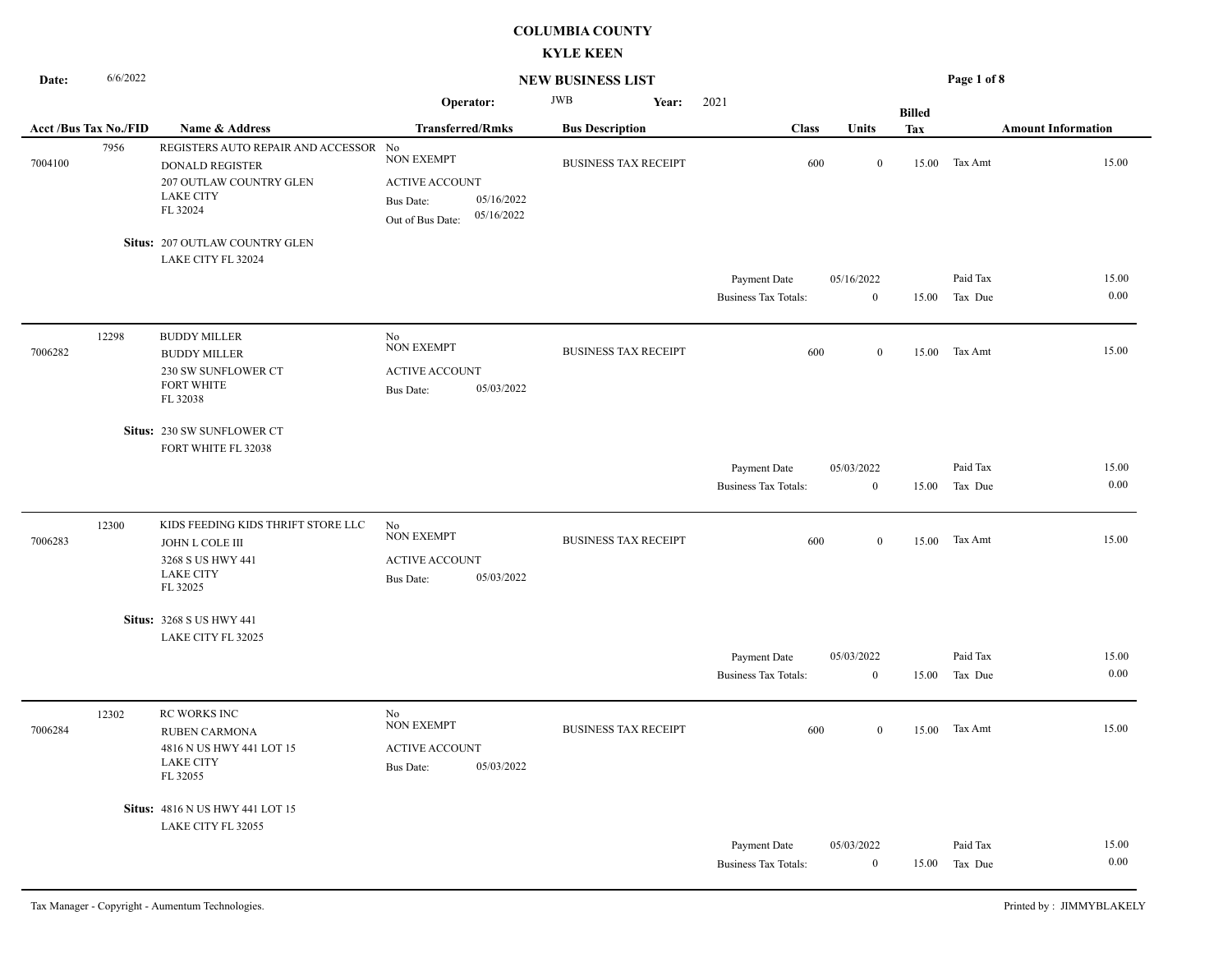| Date:   | 6/6/2022                    |                                                                                                              |                                                                                    | <b>NEW BUSINESS LIST</b>    |                                             |                                |               | Page 2 of 8         |                           |  |  |  |
|---------|-----------------------------|--------------------------------------------------------------------------------------------------------------|------------------------------------------------------------------------------------|-----------------------------|---------------------------------------------|--------------------------------|---------------|---------------------|---------------------------|--|--|--|
|         |                             |                                                                                                              | Operator:                                                                          | <b>JWB</b><br>Year:         | 2021                                        |                                | <b>Billed</b> |                     |                           |  |  |  |
|         | <b>Acct/Bus Tax No./FID</b> | Name & Address                                                                                               | <b>Transferred/Rmks</b>                                                            | <b>Bus Description</b>      | <b>Class</b>                                | Units                          | <b>Tax</b>    |                     | <b>Amount Information</b> |  |  |  |
| 7006285 | 12304                       | SHEEPDOG TACTICAL GEAR LLC<br><b>JOSHUA NEWTON</b>                                                           | No<br><b>NON EXEMPT</b><br><b>ACTIVE ACCOUNT</b><br>05/04/2022<br><b>Bus Date:</b> | <b>BUSINESS TAX RECEIPT</b> | 600                                         | $\mathbf{0}$                   |               | 15.00 Tax Amt       | 15.00                     |  |  |  |
|         |                             | Situs: 166 SW FEATHER LN<br>FORT WHITE FL 32038                                                              | $(786)601 - 7388$<br>Phone:                                                        |                             |                                             |                                |               |                     |                           |  |  |  |
|         |                             |                                                                                                              |                                                                                    |                             | Payment Date<br><b>Business Tax Totals:</b> | 05/04/2022<br>$\boldsymbol{0}$ | 15.00         | Paid Tax<br>Tax Due | 15.00<br>0.00             |  |  |  |
| 7006286 | 12306                       | <b>VIPER BASS BAITS, LLC</b><br>MICHAEL MARKISELLO<br>386 SW APPALACHEE TER<br><b>FORT WHITE</b><br>FL 32038 | No<br><b>NON EXEMPT</b><br><b>ACTIVE ACCOUNT</b><br>05/04/2022<br><b>Bus Date:</b> | <b>BUSINESS TAX RECEIPT</b> | 600                                         | $\bf{0}$                       | 15.00         | Tax Amt             | 15.00                     |  |  |  |
|         |                             | Situs: 386 SW APPALACHEE TER<br>FORT WHITE FL 32038                                                          | $(772)205 - 8857$<br>Phone:                                                        |                             |                                             |                                |               |                     |                           |  |  |  |
|         |                             |                                                                                                              |                                                                                    |                             | Payment Date<br><b>Business Tax Totals:</b> | 05/11/2022<br>$\mathbf{0}$     | 15.00         | Paid Tax<br>Tax Due | 15.00<br>0.00             |  |  |  |
| 7006287 | 12308                       | DMC CONSTRUCTION, INC<br><b>CHASE MOSES</b><br>189 NW GAELIC CT<br><b>LAKE CITY</b><br>FL 32055              | No<br><b>NON EXEMPT</b><br><b>ACTIVE ACCOUNT</b><br>05/05/2022<br><b>Bus Date:</b> | <b>BUSINESS TAX RECEIPT</b> | 600                                         | $\mathbf{0}$                   | 15.00         | Tax Amt             | 15.00                     |  |  |  |
|         |                             | Situs: 184 N MARION AVE<br>LAKE CITY FL 32055                                                                | $(386)755 - 2774$<br>Phone:                                                        |                             |                                             |                                |               |                     |                           |  |  |  |
|         |                             |                                                                                                              |                                                                                    |                             | Payment Date<br><b>Business Tax Totals:</b> | 05/05/2022<br>$\mathbf{0}$     | 15.00         | Paid Tax<br>Tax Due | 15.00<br>0.00             |  |  |  |
| 7006288 | 12310                       | CANDLER, MOSES & ASSOCIATES, INC<br><b>CHASE MOSES</b><br>189 NE GAELIC CT<br><b>LAKE CITY</b><br>FL 32055   | No<br><b>NON EXEMPT</b><br><b>ACTIVE ACCOUNT</b><br>05/05/2022<br><b>Bus Date:</b> | <b>BUSINESS TAX RECEIPT</b> | 600                                         | $\overline{0}$                 |               | 15.00 Tax Amt       | 15.00                     |  |  |  |
|         |                             | Situs: 184 N MARION AVE<br>LAKE CITY FL 32055                                                                | $(386)755 - 2774$<br>Phone:                                                        |                             |                                             |                                |               |                     |                           |  |  |  |
|         |                             |                                                                                                              |                                                                                    |                             | Payment Date<br><b>Business Tax Totals:</b> | 05/05/2022<br>$\bf{0}$         | 15.00         | Paid Tax<br>Tax Due | 15.00<br>0.00             |  |  |  |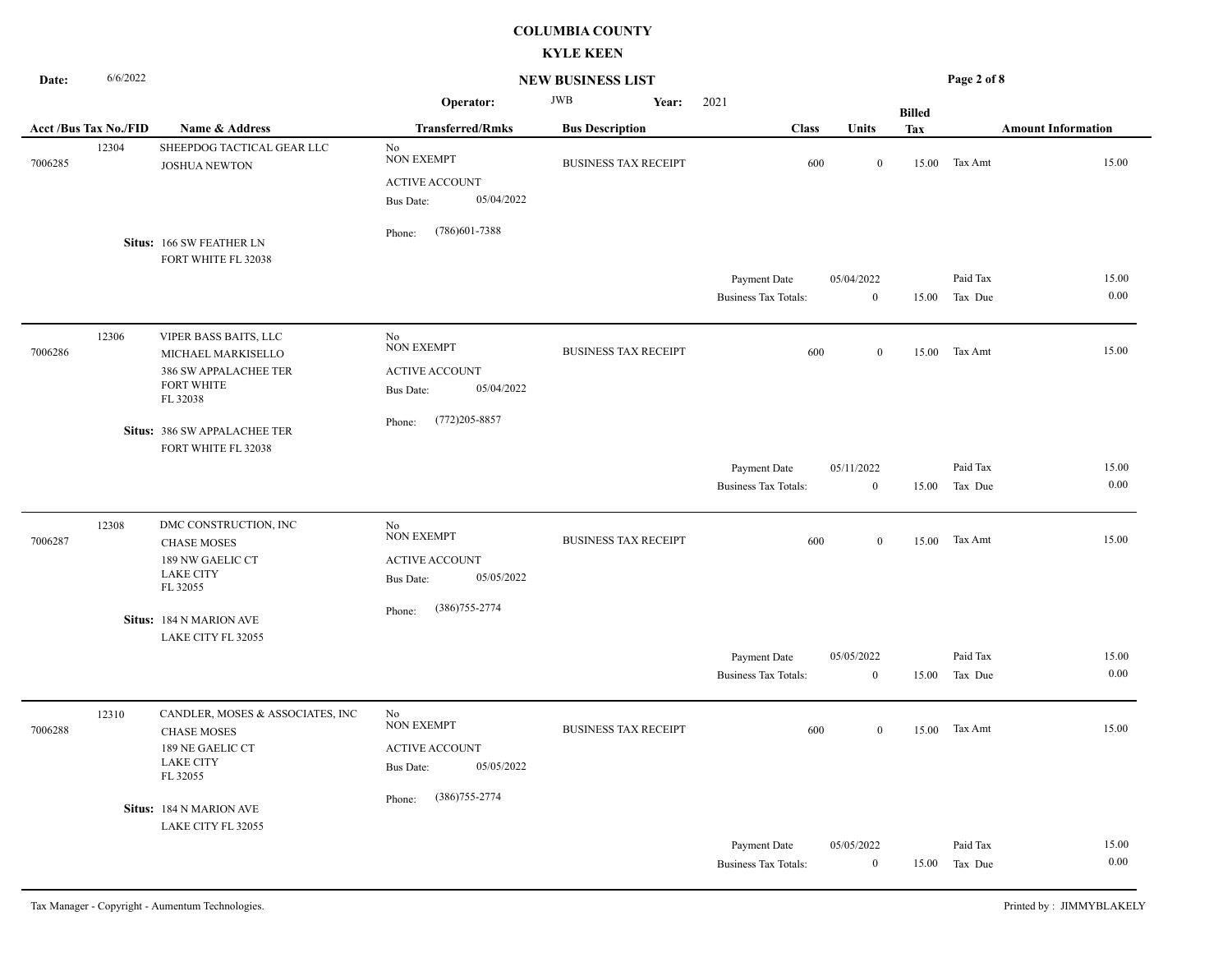| Date:   | 6/6/2022<br><b>NEW BUSINESS LIST</b> |                                                                                                               |                                                                                                                   |                             |                                             | Page 3 of 8                    |               |                     |                           |  |
|---------|--------------------------------------|---------------------------------------------------------------------------------------------------------------|-------------------------------------------------------------------------------------------------------------------|-----------------------------|---------------------------------------------|--------------------------------|---------------|---------------------|---------------------------|--|
|         |                                      |                                                                                                               | Operator:                                                                                                         | <b>JWB</b><br>Year:         | 2021                                        |                                | <b>Billed</b> |                     |                           |  |
|         | <b>Acct /Bus Tax No./FID</b>         | Name & Address                                                                                                | <b>Transferred/Rmks</b>                                                                                           | <b>Bus Description</b>      | <b>Class</b>                                | Units                          | <b>Tax</b>    |                     | <b>Amount Information</b> |  |
| 7006289 | 12312                                | HUNT & MOSES REALTY, LLC<br><b>CHASE MOSES</b><br>189 NW GAELIC CT<br><b>LAKE CITY</b><br>FL 32055            | No<br><b>NON EXEMPT</b><br><b>ACTIVE ACCOUNT</b><br>05/05/2022<br><b>Bus Date:</b><br>$(386)755 - 2774$<br>Phone: | <b>BUSINESS TAX RECEIPT</b> | 600                                         | $\overline{0}$                 |               | 15.00 Tax Amt       | 15.00                     |  |
|         |                                      | Situs: 184 N MARION AVE                                                                                       |                                                                                                                   |                             |                                             |                                |               |                     |                           |  |
|         |                                      | LAKE CITY FL 32055                                                                                            |                                                                                                                   |                             |                                             |                                |               |                     |                           |  |
|         |                                      |                                                                                                               |                                                                                                                   |                             | Payment Date<br><b>Business Tax Totals:</b> | 05/05/2022<br>$\boldsymbol{0}$ | 15.00         | Paid Tax<br>Tax Due | 15.00<br>0.00             |  |
| 7006290 | 12314                                | BLUE CAN CREW, LLC<br><b>DENNIS BAIN</b><br>281 SW MUM GLN<br>FORT WHITE<br>FL 32038                          | No<br><b>NON EXEMPT</b><br><b>ACTIVE ACCOUNT</b><br>05/06/2022<br>Bus Date:                                       | <b>BUSINESS TAX RECEIPT</b> | 600                                         | $\overline{0}$                 | 15.00         | Tax Amt             | 15.00                     |  |
|         |                                      | Situs: 281 SW MUM GLN<br>FORT WHITE FL 32038                                                                  |                                                                                                                   |                             |                                             |                                |               |                     |                           |  |
|         |                                      |                                                                                                               |                                                                                                                   |                             | Payment Date                                | 05/06/2022                     |               | Paid Tax            | 15.00                     |  |
|         |                                      |                                                                                                               |                                                                                                                   |                             | <b>Business Tax Totals:</b>                 | $\bf{0}$                       | 15.00         | Tax Due             | 0.00                      |  |
| 7006291 | 12316                                | <b>ALICE' KITCHEN</b><br><b>ALICE MILNER</b><br>852 NE JOE CONEY TER<br><b>LAKE CITY</b><br>FL 32055          | No<br><b>NON EXEMPT</b><br><b>ACTIVE ACCOUNT</b><br>05/06/2022<br><b>Bus Date:</b>                                | <b>BUSINESS TAX RECEIPT</b> | 600                                         | $\bf{0}$                       | 15.00         | Tax Amt             | 15.00                     |  |
|         |                                      | Situs: 151 SW DUBLIN GLN                                                                                      |                                                                                                                   |                             |                                             |                                |               |                     |                           |  |
|         |                                      | LAKE CITY FL 32024                                                                                            |                                                                                                                   |                             |                                             |                                |               |                     |                           |  |
|         |                                      |                                                                                                               |                                                                                                                   |                             | Payment Date                                | 05/06/2022                     |               | Paid Tax            | 15.00                     |  |
|         |                                      |                                                                                                               |                                                                                                                   |                             | <b>Business Tax Totals:</b>                 | $\bf{0}$                       | 15.00         | Tax Due             | $0.00\,$                  |  |
| 7006292 | 12318                                | ADVANCED MECHANICAL SVCS OF CENT!<br>ORION GROUP HVAC HOLDINGS, LLC<br>2475 REGENT AVE<br>ORLANDO<br>FL 32804 | No<br><b>NON EXEMPT</b><br><b>ACTIVE ACCOUNT</b><br>05/09/2022<br><b>Bus Date:</b><br>$(407)246 - 0589$           | <b>BUSINESS TAX RECEIPT</b> | 600                                         | $\bf{0}$                       |               | 15.00 Tax Amt       | 15.00                     |  |
|         |                                      | Situs: 2249 SE BAYA DR                                                                                        | Phone:                                                                                                            |                             |                                             |                                |               |                     |                           |  |
|         |                                      | LAKE CITY FL 32025                                                                                            |                                                                                                                   |                             |                                             |                                |               |                     |                           |  |
|         |                                      |                                                                                                               |                                                                                                                   |                             | Payment Date                                | 05/09/2022                     |               | Paid Tax            | 15.00                     |  |
|         |                                      |                                                                                                               |                                                                                                                   |                             | <b>Business Tax Totals:</b>                 | $\mathbf{0}$                   |               | 15.00 Tax Due       | 0.00                      |  |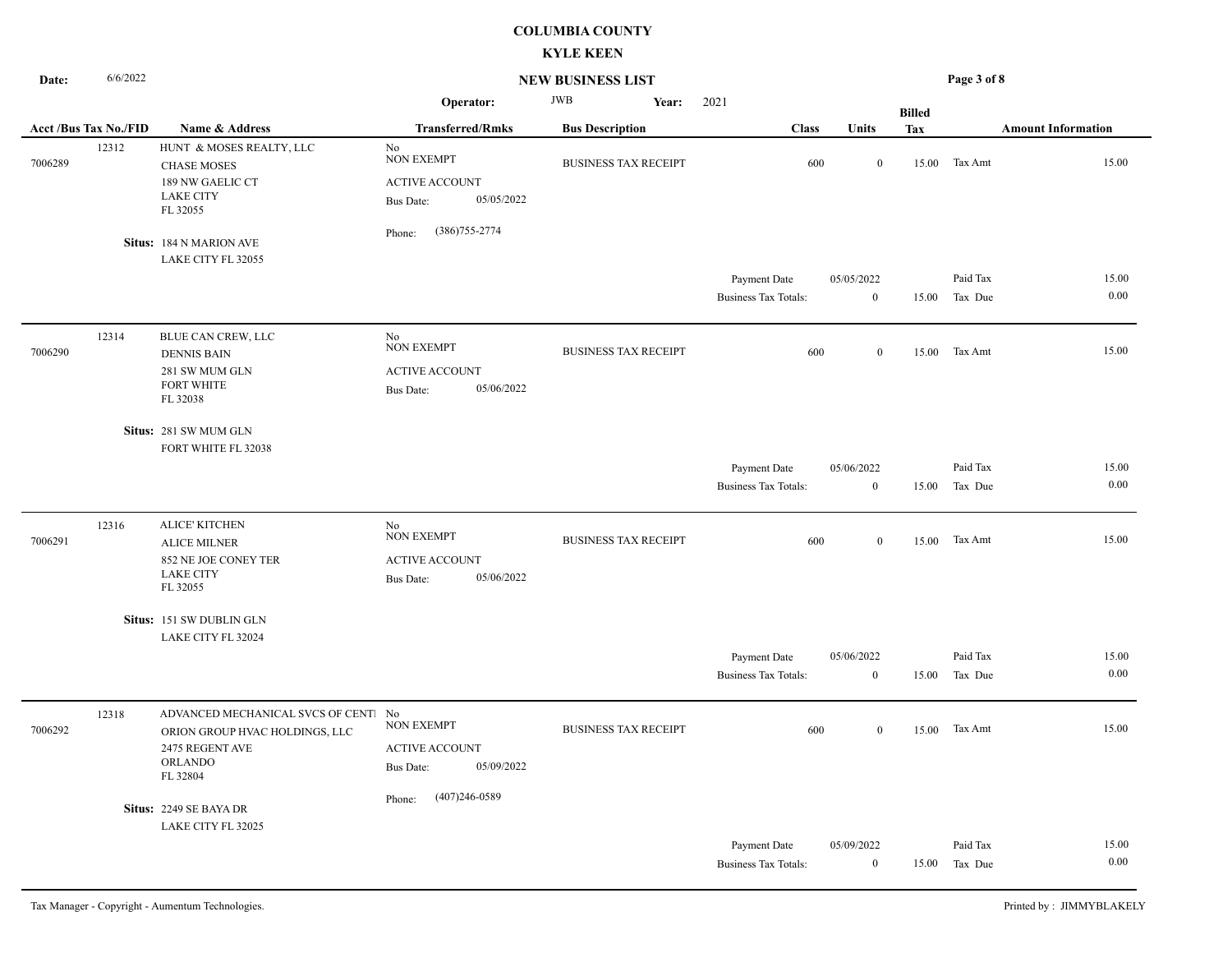| Date:                       | 6/6/2022 |                                                                                                                       | <b>NEW BUSINESS LIST</b>                                                           |                             |                                             | Page 4 of 8                    |               |                     |                           |
|-----------------------------|----------|-----------------------------------------------------------------------------------------------------------------------|------------------------------------------------------------------------------------|-----------------------------|---------------------------------------------|--------------------------------|---------------|---------------------|---------------------------|
|                             |          |                                                                                                                       | Operator:                                                                          | <b>JWB</b><br>Year:         | 2021                                        |                                | <b>Billed</b> |                     |                           |
| <b>Acct/Bus Tax No./FID</b> |          | Name & Address                                                                                                        | <b>Transferred/Rmks</b>                                                            | <b>Bus Description</b>      | <b>Class</b>                                | Units                          | <b>Tax</b>    |                     | <b>Amount Information</b> |
| 7006293                     | 12320    | PATRIOT PAINTING FLORIDA LLC<br>JOEL M MORGENWECK<br>5443 LULU RD<br><b>SANDERSON</b><br>FL 32087                     | No<br><b>NON EXEMPT</b><br><b>ACTIVE ACCOUNT</b><br>05/09/2022<br>Bus Date:        | <b>BUSINESS TAX RECEIPT</b> | 600                                         | $\mathbf{0}$                   |               | 15.00 Tax Amt       | 15.00                     |
|                             |          | Situs: 5443 LULU RD                                                                                                   |                                                                                    |                             |                                             |                                |               |                     |                           |
|                             |          | SANDERSON FL 32087                                                                                                    |                                                                                    |                             |                                             |                                |               |                     |                           |
|                             |          |                                                                                                                       |                                                                                    |                             | Payment Date<br><b>Business Tax Totals:</b> | 05/09/2022<br>$\overline{0}$   | 15.00         | Paid Tax<br>Tax Due | 15.00<br>0.00             |
| 7006294                     | 12322    | <b>AUTUMN ARMIJO</b><br><b>AUTUMN ARMIJO</b><br>320 N MARION AVE<br>LAKE CITY<br>FL 32055                             | No<br><b>NON EXEMPT</b><br><b>ACTIVE ACCOUNT</b><br>05/11/2022<br><b>Bus Date:</b> | <b>BUSINESS TAX RECEIPT</b> | 600                                         | $\overline{0}$                 | 15.00         | Tax Amt             | 15.00                     |
|                             |          | Situs: 320 N MARION AVE<br>LAKE CITY FL 32055                                                                         |                                                                                    |                             |                                             |                                |               |                     |                           |
|                             |          |                                                                                                                       |                                                                                    |                             | Payment Date                                | 05/11/2022                     |               | Paid Tax            | 15.00                     |
|                             |          |                                                                                                                       |                                                                                    |                             | <b>Business Tax Totals:</b>                 | $\mathbf{0}$                   | 15.00         | Tax Due             | 0.00                      |
| 7006295                     | 12324    | DOWNTOWN GLAM BOUTIQUE LLC<br><b>ABIGAIL CRAVEN</b><br>1786 SE BAYA DR 103<br><b>LAKE CITY</b><br>FL 32025            | No<br><b>NON EXEMPT</b><br><b>ACTIVE ACCOUNT</b><br>05/11/2022<br><b>Bus Date:</b> | <b>BUSINESS TAX RECEIPT</b> | 600                                         | $\mathbf{0}$                   |               | 15.00 Tax Amt       | 15.00                     |
|                             |          | <b>Situs: 1786 SE BAYA DR 103</b>                                                                                     |                                                                                    |                             |                                             |                                |               |                     |                           |
|                             |          | LAKE CITY FL 32025                                                                                                    |                                                                                    |                             |                                             |                                |               |                     |                           |
|                             |          |                                                                                                                       |                                                                                    |                             | Payment Date<br><b>Business Tax Totals:</b> | 05/11/2022<br>$\mathbf{0}$     | 15.00         | Paid Tax<br>Tax Due | 15.00<br>0.00             |
| 7006296                     | 12326    | INTERNATIONAL ENGINEERING COMPAN'<br><b>MOHAMED RADWAN</b><br>1134 SW CUSTOM MADE CIR<br><b>LAKE CITY</b><br>FL 32024 | No<br><b>NON EXEMPT</b><br><b>ACTIVE ACCOUNT</b><br>05/12/2022<br><b>Bus Date:</b> | <b>BUSINESS TAX RECEIPT</b> | 600                                         | $\bf{0}$                       |               | 15.00 Tax Amt       | 15.00                     |
|                             |          | Situs: 1134 SW CUSTOM MADE CIR                                                                                        |                                                                                    |                             |                                             |                                |               |                     |                           |
|                             |          | LAKE CITY FL 32024                                                                                                    |                                                                                    |                             | Payment Date<br><b>Business Tax Totals:</b> | 05/12/2022<br>$\boldsymbol{0}$ | 15.00         | Paid Tax<br>Tax Due | 15.00<br>0.00             |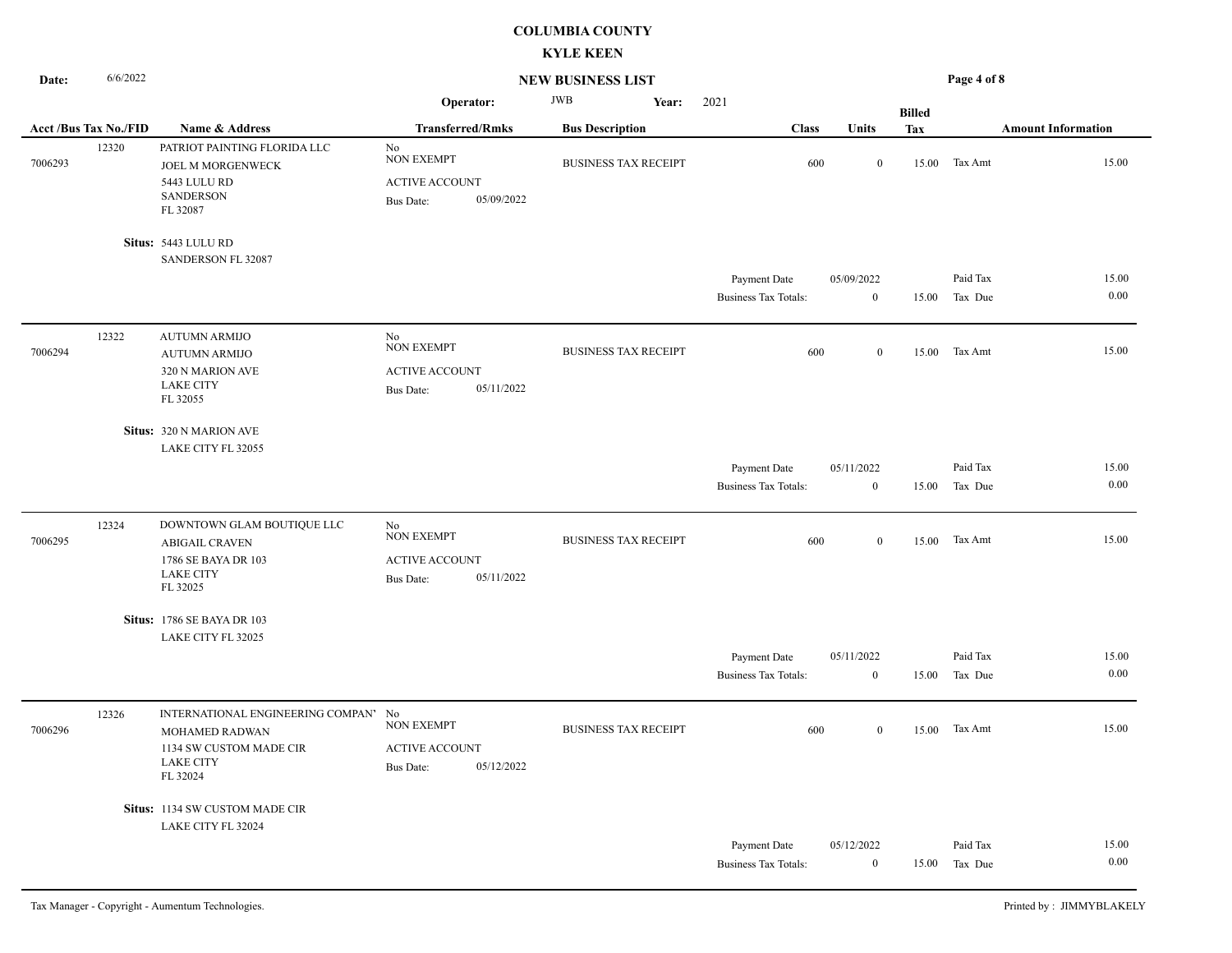| Date:                        | 6/6/2022 |                                                                                                              | <b>NEW BUSINESS LIST</b>                                                           |                             |                                             | Page 5 of 8                |               |                     |                           |
|------------------------------|----------|--------------------------------------------------------------------------------------------------------------|------------------------------------------------------------------------------------|-----------------------------|---------------------------------------------|----------------------------|---------------|---------------------|---------------------------|
|                              |          |                                                                                                              | Operator:                                                                          | <b>JWB</b><br>Year:         | 2021                                        |                            | <b>Billed</b> |                     |                           |
| <b>Acct /Bus Tax No./FID</b> |          | Name & Address                                                                                               | <b>Transferred/Rmks</b>                                                            | <b>Bus Description</b>      | <b>Class</b>                                | Units                      | Tax           |                     | <b>Amount Information</b> |
| 7006297                      | 12328    | SPARTAN PRESSURE WASHING FL LLC<br><b>JACOB BRYAN</b><br>932 SE LANTANA LOOP<br><b>LAKE CITY</b><br>FL 32025 | No<br><b>NON EXEMPT</b><br><b>ACTIVE ACCOUNT</b><br>05/12/2022<br><b>Bus Date:</b> | <b>BUSINESS TAX RECEIPT</b> | 600                                         | $\boldsymbol{0}$           |               | 15.00 Tax Amt       | 15.00                     |
|                              |          | Situs: 932 SE LANTANA LOOP                                                                                   |                                                                                    |                             |                                             |                            |               |                     |                           |
|                              |          | LAKE CITY FL 32025                                                                                           |                                                                                    |                             |                                             |                            |               |                     |                           |
|                              |          |                                                                                                              |                                                                                    |                             | Payment Date<br><b>Business Tax Totals:</b> | 05/12/2022<br>$\mathbf{0}$ | 15.00         | Paid Tax<br>Tax Due | 15.00<br>0.00             |
| 7006298                      | 12330    | CHELSEA FLORES AGENCY<br><b>CHELSEA FLORES</b><br>5539 SW SR 247<br><b>LAKE CITY</b><br>FL 32024             | No<br><b>NON EXEMPT</b><br><b>ACTIVE ACCOUNT</b><br>05/12/2022<br>Bus Date:        | <b>BUSINESS TAX RECEIPT</b> | 600                                         | $\mathbf{0}$               | 15.00         | Tax Amt             | 15.00                     |
|                              |          | Situs: 182 S MARION AVE                                                                                      |                                                                                    |                             |                                             |                            |               |                     |                           |
|                              |          | LAKE CITY FL 32025                                                                                           |                                                                                    |                             |                                             |                            |               |                     |                           |
|                              |          |                                                                                                              |                                                                                    |                             | Payment Date                                | 05/12/2022                 |               | Paid Tax            | 15.00                     |
|                              |          |                                                                                                              |                                                                                    |                             | <b>Business Tax Totals:</b>                 | $\boldsymbol{0}$           | 15.00         | Tax Due             | 0.00                      |
| 7006299                      | 12332    | JUST-IN TIME PAINTING<br><b>NAAMAN NELSON</b><br>1063 SW ANNISTON CR<br><b>LAKE CITY</b><br>FL 32025         | No<br><b>NON EXEMPT</b><br><b>ACTIVE ACCOUNT</b><br><b>Bus Date:</b><br>05/13/2022 | <b>BUSINESS TAX RECEIPT</b> | 600                                         | $\mathbf{0}$               | 15.00         | Tax Amt             | 15.00                     |
|                              |          | Situs: 1063 SW ANNISTON CR                                                                                   |                                                                                    |                             |                                             |                            |               |                     |                           |
|                              |          | LAKE CITY FL 32025                                                                                           |                                                                                    |                             |                                             |                            |               |                     |                           |
|                              |          |                                                                                                              |                                                                                    |                             | Payment Date                                | 05/13/2022                 |               | Paid Tax            | 15.00                     |
|                              |          |                                                                                                              |                                                                                    |                             | <b>Business Tax Totals:</b>                 | $\bf{0}$                   | 15.00         | Tax Due             | 0.00                      |
| 7006300                      | 12334    | COLLINS TRANSPORTATION, LLC<br><b>JOANNE COLLINS</b><br>404 SE CHURCH AVE<br><b>LAKE CITY</b><br>FL 32025    | No<br><b>NON EXEMPT</b><br><b>ACTIVE ACCOUNT</b><br>05/13/2022<br><b>Bus Date:</b> | <b>BUSINESS TAX RECEIPT</b> | 600                                         | $\mathbf{0}$               |               | 15.00 Tax Amt       | 15.00                     |
|                              |          | Situs: 404 SE CHURCH AVE                                                                                     |                                                                                    |                             |                                             |                            |               |                     |                           |
|                              |          | LAKE CITY FL 32025                                                                                           |                                                                                    |                             |                                             |                            |               |                     |                           |
|                              |          |                                                                                                              |                                                                                    |                             | Payment Date                                | 05/13/2022                 |               | Paid Tax            | 15.00<br>0.00             |
|                              |          |                                                                                                              |                                                                                    |                             | <b>Business Tax Totals:</b>                 | $\mathbf{0}$               | 15.00         | Tax Due             |                           |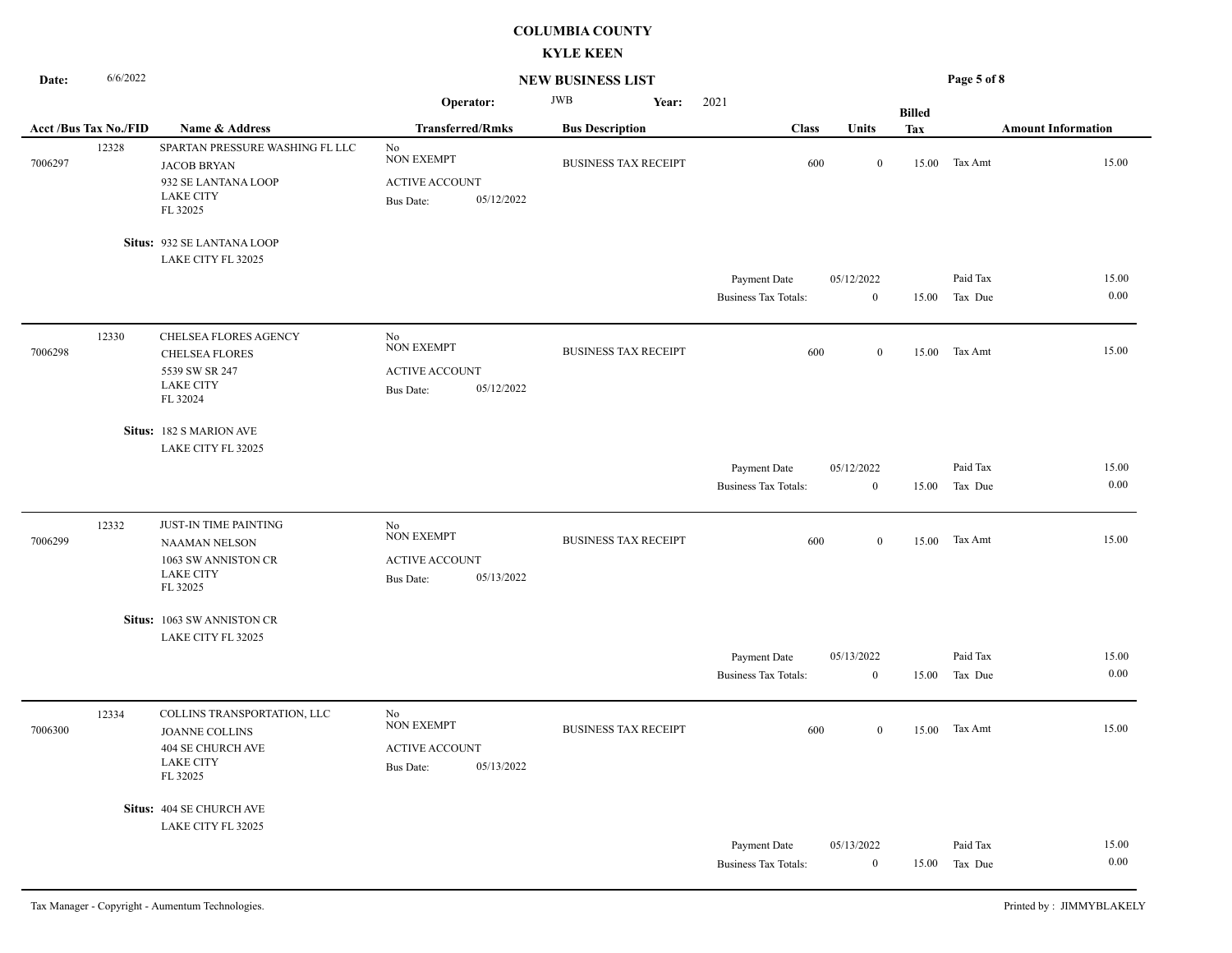| Date:   | 6/6/2022                    |                                                                                                           | <b>NEW BUSINESS LIST</b>                                                           |                             |                                             | Page 6 of 8                    |               |                     |                           |  |
|---------|-----------------------------|-----------------------------------------------------------------------------------------------------------|------------------------------------------------------------------------------------|-----------------------------|---------------------------------------------|--------------------------------|---------------|---------------------|---------------------------|--|
|         |                             |                                                                                                           | Operator:                                                                          | <b>JWB</b><br>Year:         | 2021                                        |                                | <b>Billed</b> |                     |                           |  |
|         | <b>Acct/Bus Tax No./FID</b> | Name & Address                                                                                            | <b>Transferred/Rmks</b>                                                            | <b>Bus Description</b>      | <b>Class</b>                                | Units                          | <b>Tax</b>    |                     | <b>Amount Information</b> |  |
| 7006301 | 12336                       | MINI & LU LLC<br><b>MARIBEL FLORES</b><br>PO BOX 2298<br>LAKE CITY, FL 32056                              | No<br><b>NON EXEMPT</b><br><b>ACTIVE ACCOUNT</b><br>05/13/2022<br>Bus Date:        | <b>BUSINESS TAX RECEIPT</b> | 600                                         | $\mathbf{0}$                   |               | 15.00 Tax Amt       | 15.00                     |  |
|         |                             | Situs: 507 SW PEACE DR                                                                                    | (386)456-3737<br>Phone:                                                            |                             |                                             |                                |               |                     |                           |  |
|         |                             | LAKE CITY FL 32024                                                                                        |                                                                                    |                             | Payment Date<br><b>Business Tax Totals:</b> | 05/13/2022<br>$\bf{0}$         | 15.00         | Paid Tax<br>Tax Due | 15.00<br>0.00             |  |
| 7006302 | 12338                       | DEONNA G WILLIS APRN<br><b>DEONNA WILLIS</b><br><b>625 NW FAIRWAY DR</b><br><b>LAKE CITY</b><br>FL 32055  | No<br><b>NON EXEMPT</b><br>ACTIVE ACCOUNT<br>05/16/2022<br><b>Bus Date:</b>        | <b>BUSINESS TAX RECEIPT</b> | 600                                         | $\overline{0}$                 | 15.00         | Tax Amt             | 15.00                     |  |
|         |                             | Situs: 2218 W US HWY 90 102<br>LAKE CITY FL 32055                                                         |                                                                                    |                             |                                             |                                |               |                     |                           |  |
|         |                             |                                                                                                           |                                                                                    |                             | Payment Date                                | 05/16/2022                     |               | Paid Tax            | 15.00                     |  |
|         |                             |                                                                                                           |                                                                                    |                             | <b>Business Tax Totals:</b>                 | $\bf{0}$                       | 15.00         | Tax Due             | 0.00                      |  |
| 7006303 | 12340                       | THE STELLAR GROUP, INC.<br>STELLAR COMPANIES, INC.<br>2900 HARTLEY RD<br><b>JACKSONVILLE</b><br>FL 32257  | No<br><b>NON EXEMPT</b><br><b>ACTIVE ACCOUNT</b><br>05/18/2022<br><b>Bus Date:</b> | <b>BUSINESS TAX RECEIPT</b> | 600                                         | $\mathbf{0}$                   | 15.00         | Tax Amt             | 15.00                     |  |
|         |                             | Situs: 211 SE MCCLOSKEY AVE<br>LAKE CITY FL 32055                                                         | $(904)260 - 2900$<br>Phone:                                                        |                             |                                             |                                |               |                     |                           |  |
|         |                             |                                                                                                           |                                                                                    |                             | Payment Date<br><b>Business Tax Totals:</b> | 05/18/2022<br>$\boldsymbol{0}$ | 15.00         | Paid Tax<br>Tax Due | 15.00<br>0.00             |  |
| 7006304 | 12342                       | SHUPE'S PRECISION CONSULTING, LLC<br><b>DYLAN SHUPE</b><br>437 SW WISE DR<br><b>LAKE CITY</b><br>FL 32024 | No<br><b>NON EXEMPT</b><br><b>ACTIVE ACCOUNT</b><br>05/19/2022<br><b>Bus Date:</b> | <b>BUSINESS TAX RECEIPT</b> | 600                                         | $\mathbf{0}$                   | 15.00         | Tax Amt             | 15.00                     |  |
|         |                             | Situs: 437 SW WISE DR<br>LAKE CITY FL 32024                                                               |                                                                                    |                             |                                             |                                |               |                     |                           |  |
|         |                             |                                                                                                           |                                                                                    |                             | Payment Date<br><b>Business Tax Totals:</b> | 05/19/2022<br>$\bf{0}$         | 15.00         | Paid Tax<br>Tax Due | 15.00<br>0.00             |  |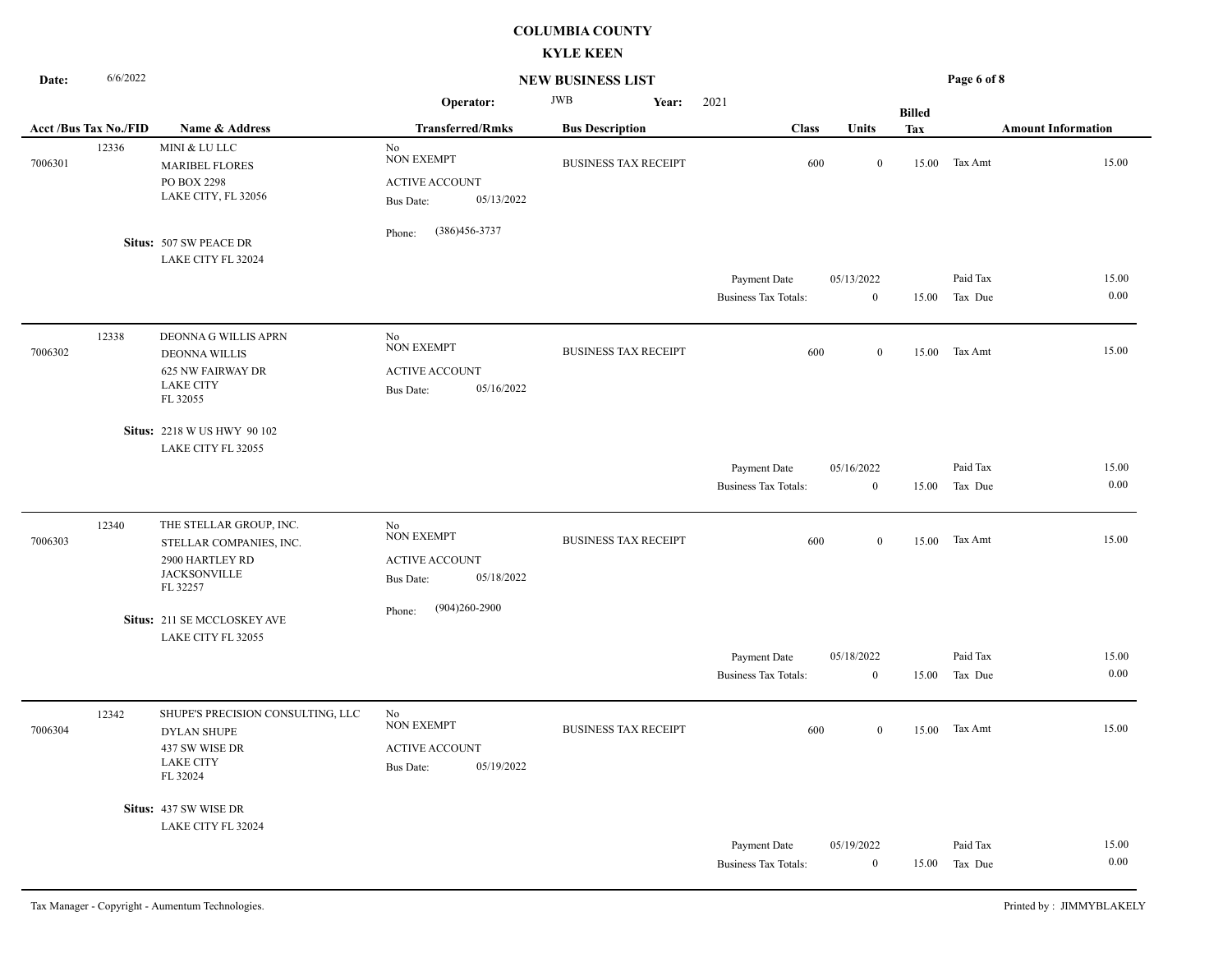| 6/6/2022<br><b>NEW BUSINESS LIST</b><br>Date: |                              |                                                                                                                  |                                                                                    |                             | Page 7 of 8                                 |                                |               |                     |                           |
|-----------------------------------------------|------------------------------|------------------------------------------------------------------------------------------------------------------|------------------------------------------------------------------------------------|-----------------------------|---------------------------------------------|--------------------------------|---------------|---------------------|---------------------------|
|                                               |                              |                                                                                                                  | Operator:                                                                          | <b>JWB</b><br>Year:         | 2021                                        |                                | <b>Billed</b> |                     |                           |
|                                               | <b>Acct /Bus Tax No./FID</b> | Name & Address                                                                                                   | <b>Transferred/Rmks</b>                                                            | <b>Bus Description</b>      | <b>Class</b>                                | Units                          | <b>Tax</b>    |                     | <b>Amount Information</b> |
| 7006305                                       | 12344                        | <b>GIPSCO</b><br><b>RAY GIPSON</b><br>328 SW JACKSON CT<br><b>LAKE CITY</b><br>FL 32024                          | No<br>NON EXEMPT<br><b>ACTIVE ACCOUNT</b><br>05/20/2022<br><b>Bus Date:</b>        | <b>BUSINESS TAX RECEIPT</b> | 600                                         | $\mathbf{0}$                   | 15.00         | Tax Amt             | 15.00                     |
|                                               |                              | Situs: 328 SW JACKSON CT                                                                                         |                                                                                    |                             |                                             |                                |               |                     |                           |
|                                               |                              | LAKE CITY FL 32024                                                                                               |                                                                                    |                             |                                             |                                |               |                     |                           |
|                                               |                              |                                                                                                                  |                                                                                    |                             | Payment Date<br><b>Business Tax Totals:</b> | 05/20/2022<br>$\overline{0}$   | 15.00         | Paid Tax<br>Tax Due | 15.00<br>0.00             |
| 7006306                                       | 12346                        | OG REPTILES, LLC<br>JOSEPH TALLMAN<br>2043 NW COMBS TER<br><b>LAKE CITY</b><br>FL 32055                          | No<br><b>NON EXEMPT</b><br><b>ACTIVE ACCOUNT</b><br>05/23/2022<br><b>Bus Date:</b> | <b>BUSINESS TAX RECEIPT</b> | 600                                         | $\mathbf{0}$                   | 15.00         | Tax Amt             | 15.00                     |
|                                               |                              | Situs: 3229 SW MAIN BV                                                                                           |                                                                                    |                             |                                             |                                |               |                     |                           |
|                                               |                              | LAKE CITY FL 32025                                                                                               |                                                                                    |                             |                                             |                                |               |                     |                           |
|                                               |                              |                                                                                                                  |                                                                                    |                             | Payment Date<br><b>Business Tax Totals:</b> | 05/23/2022<br>$\mathbf{0}$     | 15.00         | Paid Tax<br>Tax Due | 15.00<br>0.00             |
| 7006307                                       | 12348                        | DOCKERY LANE GARDENS<br>WILLIAM S MIDDLETON<br>203 SW DOCKERY LN<br><b>LAKE CITY</b><br>FL 32024                 | No<br><b>NON EXEMPT</b><br><b>ACTIVE ACCOUNT</b><br>05/25/2022<br><b>Bus Date:</b> | <b>BUSINESS TAX RECEIPT</b> | 600                                         | $\mathbf{0}$                   | 15.00         | Tax Amt             | 15.00                     |
|                                               |                              | Situs: 203 SW DOCKERY LN                                                                                         |                                                                                    |                             |                                             |                                |               |                     |                           |
|                                               |                              | LAKE CITY FL 32024                                                                                               |                                                                                    |                             |                                             |                                |               |                     |                           |
|                                               |                              |                                                                                                                  |                                                                                    |                             | Payment Date<br><b>Business Tax Totals:</b> | 05/25/2022<br>$\boldsymbol{0}$ | 15.00         | Paid Tax<br>Tax Due | 15.00<br>0.00             |
| 7006308                                       | 12350                        | DBA LASHES AND SKIN CARE, LLC<br>DEZAREL STORMANT<br>1106 NORTHWEST WHITE SPRINGS A<br>WHITE SPRINGS<br>FL 32096 | No<br><b>NON EXEMPT</b><br><b>ACTIVE ACCOUNT</b><br>05/25/2022<br><b>Bus Date:</b> | <b>BUSINESS TAX RECEIPT</b> | 600                                         | $\mathbf{0}$                   | 15.00         | Tax Amt             | 15.00                     |
|                                               |                              | Situs: 356 S MARION AVE                                                                                          |                                                                                    |                             |                                             |                                |               |                     |                           |
|                                               |                              | LAKE CITY FL 32025                                                                                               |                                                                                    |                             |                                             |                                |               |                     |                           |
|                                               |                              |                                                                                                                  |                                                                                    |                             | Payment Date                                | 05/26/2022                     |               | Paid Tax            | 15.00<br>0.00             |
|                                               |                              |                                                                                                                  |                                                                                    |                             | <b>Business Tax Totals:</b>                 | $\mathbf{0}$                   | 15.00         | Tax Due             |                           |